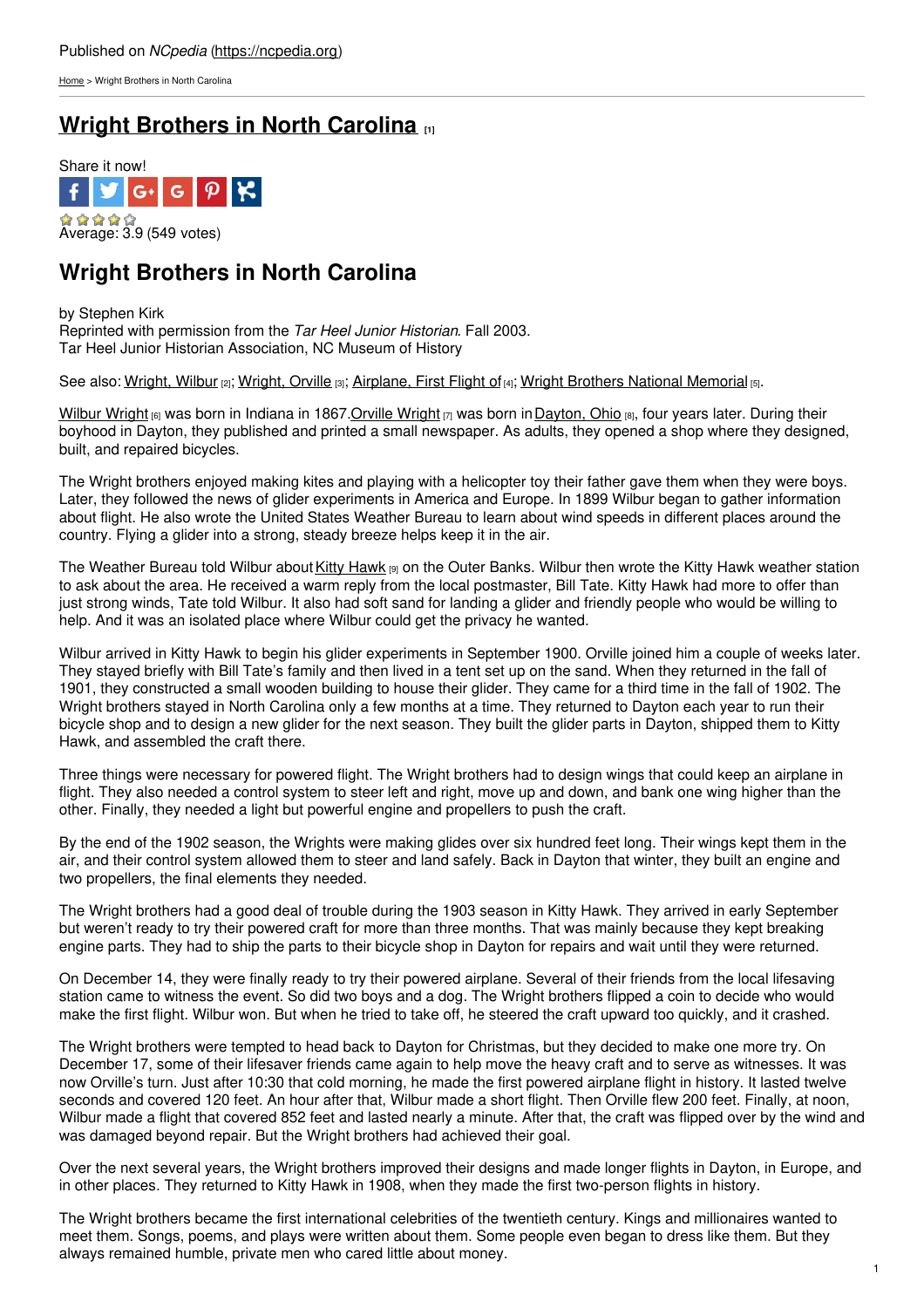Wilbur died in 1912, at age forty-five. Orville remained a spokesman for flight until his death in 1948. He returned to Kitty Hawk several times in his later years and kept up his friendship with Bill Tate.

The airplane would have been invented without the Wright brothers, but it might have taken ten or twenty more years. This would have had important effects on World Wars I and II, when airplanes were used in combat.

The years since 1903 have seen great advances in flight. Airplanes crossed the oceans and flew faster than the speed of sound during Orville Wright's lifetime. And it was only twenty-one years after his death when Neil Armstrong walked on the moon. To honor the Wright brothers, he carried a piece of their 1903 plane with him.

Many people have contributed to the story of flight, but the Wright brothers wrote the first chapter.

At the time of this article's publication, Stephen Kirk worked as an editor at John F. Blair Publisher in Winston-Salem. The *company printed his book,* First in Flight: The Wright Brothers in North Carolina*, in 1995.*

### **Educator Resources:**

Curriculum: Who were the Tuskegee Airmen? Wright Brothers National Memorial, National Park Service. <https://www.nps.gov/tuai/learn/education/classrooms/lesson-one-who-were-the-tuskegee-airmen.htm> [10]

Middle School: Curriculum Materials. Wright Brothers National Memorial, National Park Service. <https://www.nps.gov/wrbr/learn/education/classrooms/curriculummaterials.htm> [11]

Middle School: Wright Memorial Memes. Wright Brothers National Memorial, National Park Service. <https://www.nps.gov/teachers/classrooms/wright-memorial-memes.htm> [12]

Middle School: Pythagoras' Kite. Wright Brothers National Memorial, National Park Service. <https://www.nps.gov/teachers/classrooms/pythagoras-kite.htm> [13]

Middle School: Transformation & First Flight. Wright Brothers National Memorial, National Park Service. <https://www.nps.gov/teachers/classrooms/transformations-first-flight.htm> [14]

Middle School: Location, Location, Location. Wright Brothers National Memorial, National Park Service. <https://www.nps.gov/teachers/classrooms/location-location-location.htm> [15]

Middle School: Wind Speed Scatter Plot. Wright Brothers National Memorial, National Park Service. <https://www.nps.gov/teachers/classrooms/wind-speed-scatter-plot.htm> [16]

Middle School: Shaping the Future. Wright Brothers National Memorial, National Park Service. <https://www.nps.gov/teachers/classrooms/shaping-the-future.htm> [17]

Middle School: Wright or Wrong. Wright Brothers National Memorial, National Park Service. <https://www.nps.gov/teachers/classrooms/wright-or-wrong.htm> [18]

Fourth Grade: The First Four Fights-Math Up! Wright Brothers National Memorial, National Park Service. <https://www.nps.gov/wrbr/learn/education/classrooms/the-first-four-flights-math-up.htm> [19]

Upper Elementary: Wright Times Talk Show. Wright Brothers National Memorial, National Park Service. <https://www.nps.gov/teachers/classrooms/wright-times-talk-show.htm> [20]

Upper Elementary: Wright Flight. Wright Brothers National Memorial, National Park Service. <https://www.nps.gov/teachers/classrooms/wright-flight.htm> [21]

Upper Elementary: The Wright Brothers' Flight First Fake News. Wright Brothers National Memorial, National Park Service. <https://www.nps.gov/teachers/classrooms/the-wright-brothers-first-flight-fake-news.htm> [22]

Upper Elementary: The Wright Brothers' Scavenger Hunt. Wright Brothers National Memorial, National Park Service. <https://www.nps.gov/teachers/classrooms/wright-brothers-scavenger-hunt.htm> [23]

Slideshow from the North Carolina State Archives Flickr feed, "1st in Flight Wright Brothers" set. Online at <https://www.flickr.com/photos/north-carolina-state-archives/sets/72157607325456242/> [24]

### **References and additional resources:**

Kirk, Stephen. 1995. *First in flight: the Wright [brothers](https://www.worldcat.org/oclc/32087665) in North Carolina*[25]. Winston-Salem, N.C.: J.F. Blair.

Learn NC [resources](http://www.learnnc.org/search?aphrase=wright+brothers) on the Wright Brothers<sup>[26]</sup>.

"Wright Brothers," *Our State,* December 2000. <http://digital.ncdcr.gov/cdm/ref/collection/p16062coll18/id/72261> [27]